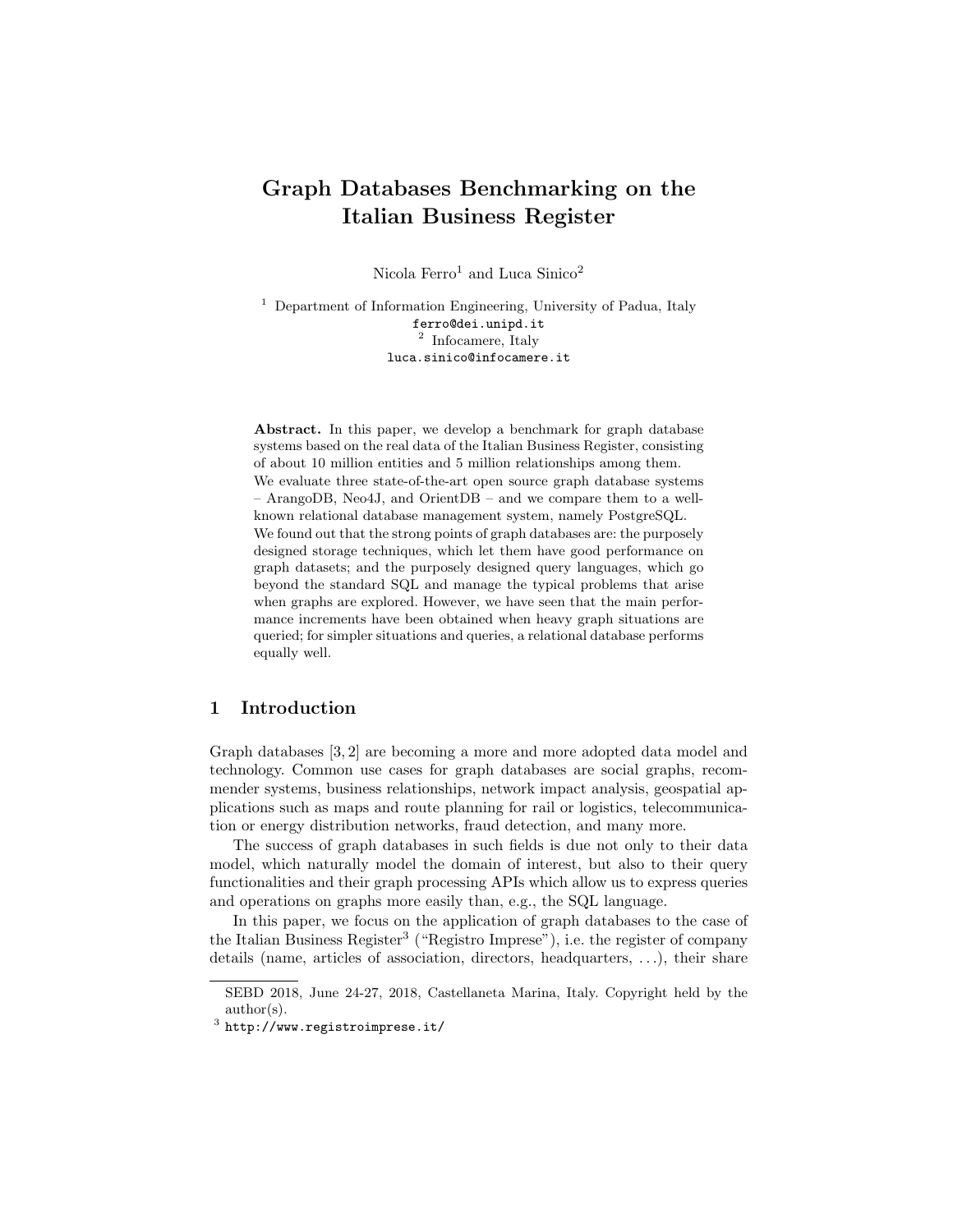holders, their subsidiaries, and all subsequent events that occurred after registration – for instance, amendments to the articles of association and company roles, relocations, liquidations, insolvency procedures, and so on.

The Italian Business Register thus provides a complete picture of the legal position of each company and is a key archive for drawing up indicators of economic and business development. Its main function is to ensure an organic system of legal disclosure for companies, ensuring the provision of timely information throughout the country. The Italian Business Register is thus intrinsically a graph of relationship among Italian companies. This work has been conducted in the context of a joint project with InfoCamere s.c.p.a., the company which manages the Italian Business Register. We aim at comparing graph database systems, also with respect to traditional relational systems, to determine the best solutions to develop an innovative application to search and access the Italian Business Register. Therefore, we studied and tested three of the most important open source graph databases – Arango $DB^4$ , Neo4j<sup>5</sup>, Orient $DB^6$  – and we also compared them to a well-known relational database, namely PostgreSQL<sup>7</sup>. We used a real dataset, i.e. the data of the Italian companies and their equity participations, constituted by, roughly, 6 million companies, 4 million persons and 5 million relationships among them.

The paper is organized as follows: Section 2 briefly summarizes related works; Section 3 describes the compared graph databases; Section 4 introduces the domain of interest and the experimental setup; Section 5 reports the conducted experiments and their results; finally, Section 6 wraps up the discussion and outlooks possible future works.

# 2 Related Works

In recent years there have been several efforts to evaluate graph databases and develop benchmarks for this purpose. [10] compared Neo4J to the  $MySQL^8$  relational database management system by using synthetic data. [5] used synthetic data to evaluate traversal operations for different graph database systems, among which Neo4J, OrientDB, and DEX (now Sparksee, commercial)<sup>9</sup>. [7] used both synthetic data and real data from the Amazon's co-purchasing network to evaluate several systems, among which Neo4J, OrientDB, DEX/Sparksee, and InfiniteGraph<sup>10</sup> (commercial). [6] used synthetic data to evaluate Neo4J, OrientDB, and DEX/Sparksee according to different workloads – load, traversal, and intensive. [8] compared a wide range of graph and relational database systems using synthetic data against specific test cases, namely Single Source Short-

 $^4$  https://www.arangodb.com/

 $^5$  https://neo4j.com/

 $<sup>6</sup>$  https://orientdb.com/</sup>

<sup>7</sup> https://postgresql.org/

<sup>8</sup> https://www.mysql.com/

 $^9$  http://sparsity-technologies.com/

 $^{10}$  http://www.objectivity.com/products/infinitegraph/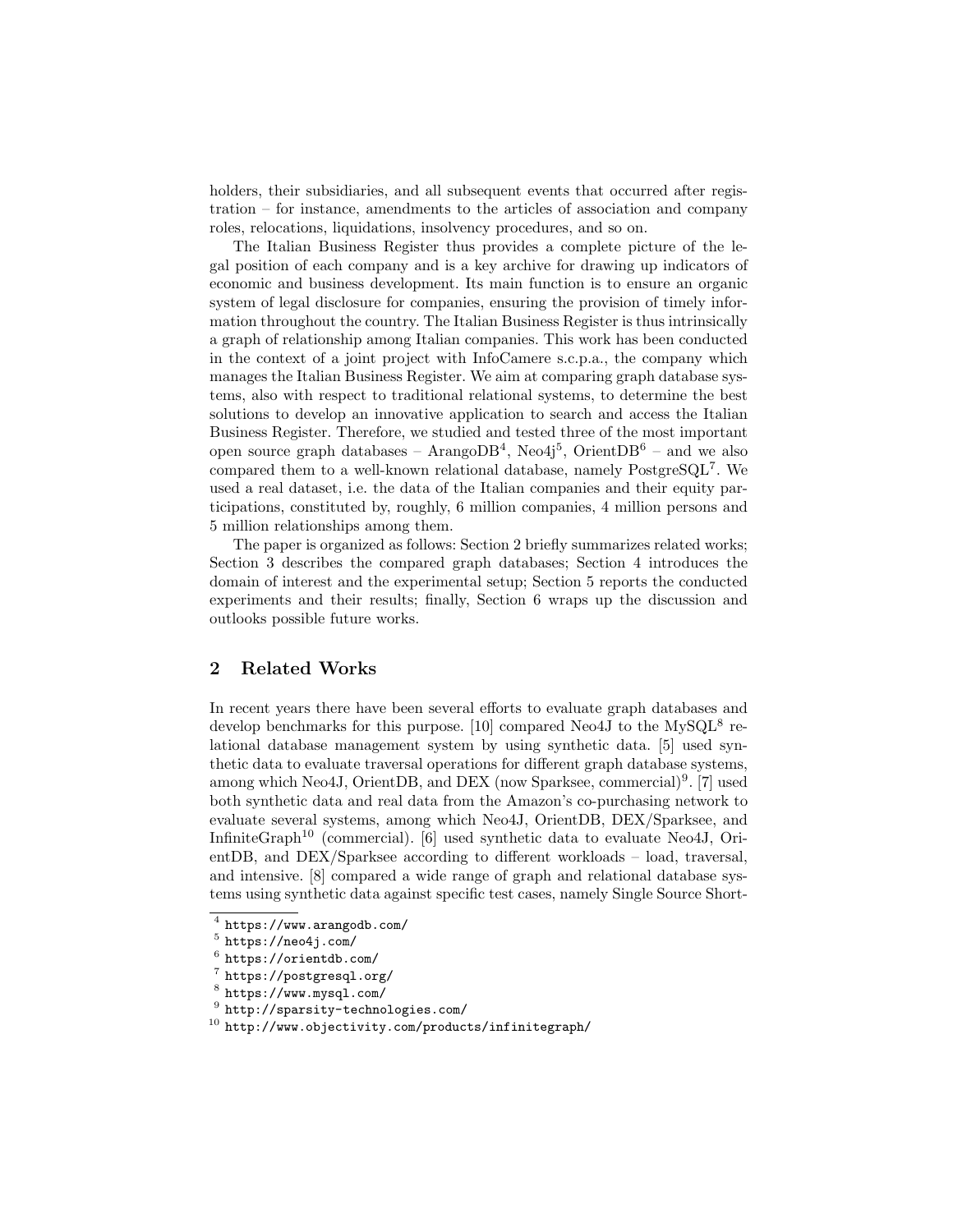est Paths (SSSP) problem, Shiloach-Vishkin connected components algorithm, and PageRank. [1] used two real datasets, namely Wiki-Talk and Slashdot, to evaluate Neo4J, OrientDB and other systems. Finally, [9] used the Linked Data Benchmark Council  $(LDBC)^{11}$  Social Network Benchmak (SNB) to evaluate Neo4J, PostgreSQL and other systems. Note that LDBC develops also another benchmark, i.e. the Semantic Publishing Benchmark (SPB).

Our work differs from the state-of-the-art because it relies on real data, instead of synthetic ones as many of the works above, and explores a new domain, i.e. the business register, which is not covered by previous works.

# 3 Property Graph Databases

A property graph [4] is a directed graph were both nodes and edges can contain properties which, typically are, key-value pairs. Moreover, both nodes and edges are typed, allowing for semantic enrichment of the data.

We compared the graph databases described in the following sections. Table 1 summarizes and compares the main features of the analyzed graph databases.

ArangoDB ArangoDB is an open-source NoSQL multi-model database management system supporting three data models, namely graphs, key/value pairs, and documents. It is a schema-free DBMS, implemented in C/C++ and JavaScript, and supports several operating systems (Linux, OS X, Windows, Raspbian and Solaris).

ArangoDB represents documents in a proprietary JavaScript Object Notation (JSON) binary format, called VelocyPack, which is a platform-independent serialization format. It manages two kinds of documents, i.e. nodes and edges. It has its own proprietary and declarative query language – ArangoDB Query Language (AQL), which offers aggregate, ordering, filtering, and sub-querying, and graph-traversal functions, especially suitable to express how graphs have to be explored, e.g. breadth or depth-first, how many times to visit a node or an edge, whether to avoid duplicates and cycles.

Neo4j Neo4j is an open-source NoSQL graph database implemented in Java and Scala, portable across many operating systems. Its data model consists of node objects, which can be labeled, connected by named and directed edge objects, where both nodes and edges can act as containers of properties. Neo4j stores graph data in different files for each part of the graph – nodes, relationships, labels, and properties – specifically arranged to facilitate graph traversals.

Cypher is the proprietary and declarative query language provided by Neo4j. It is designed for working with graph data and defines the structure of the patterns to be searched or created over the graph data. It allows for a sort of graphical specification of queries or search patterns by means of an ASCII art like drawing.

 $\overline{11}$  http://www.ldbcouncil.org/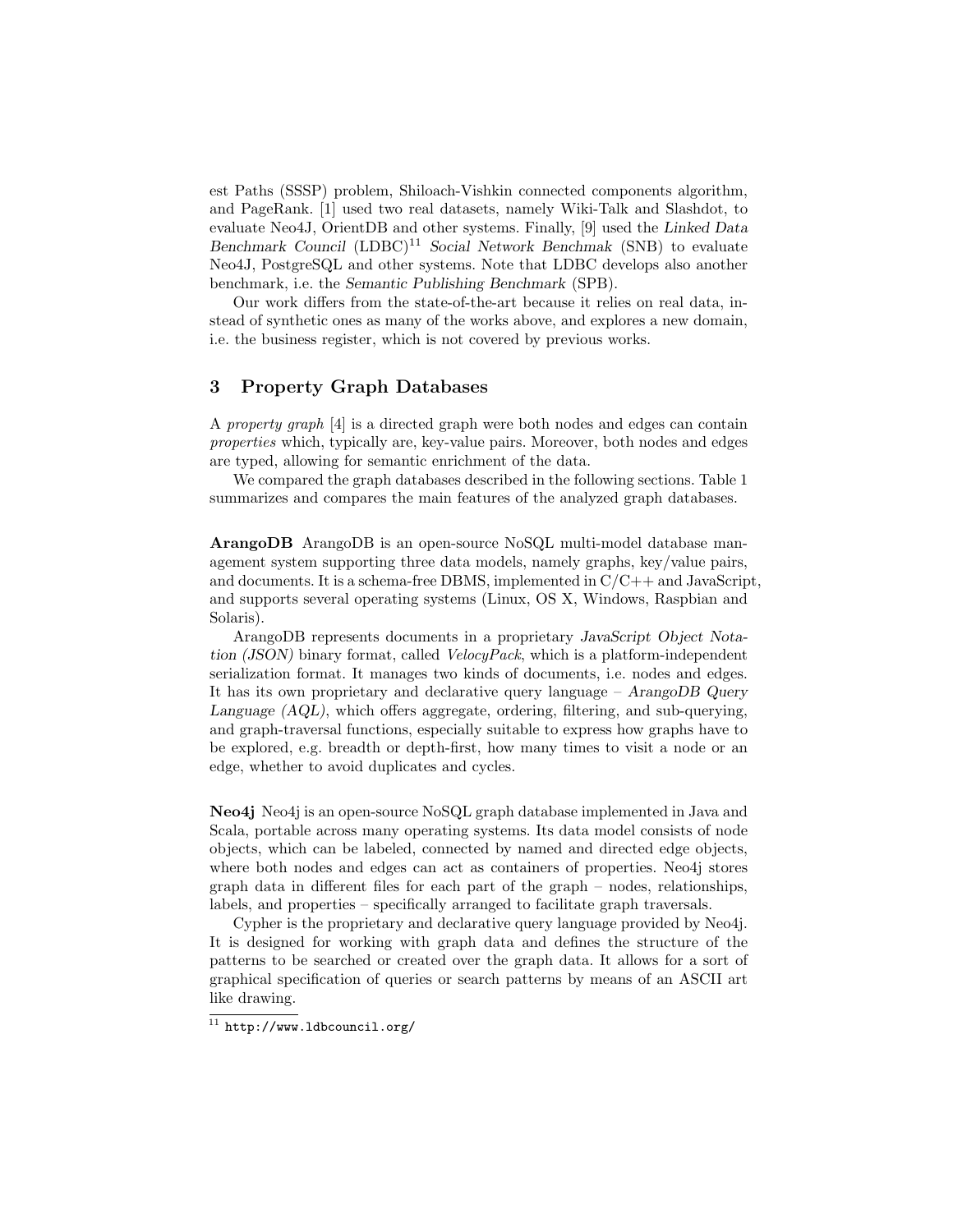| Feature                 | <b>ArangoDB</b>               | Neo4j                    | <b>OrientDB</b>               | PostgreSQL                              |
|-------------------------|-------------------------------|--------------------------|-------------------------------|-----------------------------------------|
| Category                | NoSQL                         | NoSQL                    | NoSQL                         | Relational                              |
| Initial release         | 2012                          | 2007                     | 2010                          | 1996                                    |
|                         | Graph                         |                          | Graph                         |                                         |
| Database Model          | Document<br>Key-Value         | Graph                    | Document                      | Relational                              |
|                         |                               |                          | Key-Value                     | Object                                  |
|                         |                               |                          | Object                        |                                         |
| Graph model             | Property graph                | Property graph           | Property graph                |                                         |
| Native graph            | Yes                           | Yes                      | Yes                           |                                         |
| Index-free adjacency    | $\overline{\text{No}}$        | Yes                      | $\overline{\sim}$ Yes         |                                         |
| Implementation          | $\overline{C++}$              | Java                     | Java                          | $\rm C$                                 |
|                         | JavaScript                    | Scala                    |                               |                                         |
| Indices                 | Yes, secondary                | Yes, secondary           | Yes, secondary                | Yes, secondary                          |
| Transactions            | Yes, ACID                     | Yes, ACID                | Yes, ACID                     | Yes, ACID                               |
| (Single instance)       |                               |                          |                               |                                         |
| Data scheme             | Schema-less                   | Schema-less              | Schema-less                   | Schema-ful                              |
|                         |                               |                          | Schema-ful                    |                                         |
| Referential integrity   | $\overline{\sim}$ Yes (edges) | Yes (edges)              | $\overline{\sim}$ Yes (edges) | Yes                                     |
| Data typing             | Yes                           | Yes                      | Yes                           | Yes                                     |
| Query Language          | AQL                           | Cypher                   | SQL "extended"                | $\overline{\text{SQL}}$                 |
| Stored procedures       | AQL<br>JavaScript             | Java                     | SQL                           | $\overline{\mathrm{PL}/\mathrm{pgSQL}}$ |
|                         |                               |                          | JavaScript                    | PL/Tcl                                  |
|                         |                               |                          | Groovy                        | PL/Perl                                 |
| Graph functions         | Yes                           | Yes                      | Yes                           | PL/Python<br>N <sub>o</sub>             |
|                         | JavaScript                    | Java                     | Java                          | $\overline{C/C++}$                      |
| Drivers                 | Java                          | $C/C++$                  | <b>JDBC</b>                   | JDBC                                    |
|                         | PHP                           |                          |                               | PHP                                     |
|                         |                               | JavaScript               | JavaScript                    |                                         |
|                         | Python                        | PHP                      | PHP                           | Ruby                                    |
|                         | Perl                          | Ruby                     | Ruby                          | Python                                  |
|                         | .Net                          | Python                   | Python                        | ODBC                                    |
|                         | $\cdots$                      | $\ddotsc$                | .                             |                                         |
| Access methods          | <b>RESTful HTTP</b>           | RESTful HTTP<br>Java API | <b>RESTful HTTP</b>           | <b>JDBC</b>                             |
|                         |                               |                          | Java API                      | C API                                   |
|                         |                               |                          | Binary                        |                                         |
| Triggers                | $\overline{\sim}$ Yes         | $\overline{\sim}$ Yes    | $\overline{\sim}$ Yes         | Yes                                     |
|                         | (via FOXX Queues)             | (via Event Handler)      | (Hooks)                       |                                         |
| Concurrency             | Yes                           | Yes                      | Yes                           | Yes                                     |
| User concepts           | $\overline{\mathrm{Yes}}$     | Yes                      | Yes                           | Yes                                     |
| Durability              | Yes                           | Yes                      | Yes                           | Yes                                     |
| Community license       | Apache v2                     | GPL v3                   | Apache v2                     | <b>BSD</b>                              |
| Replication             | Master/Master                 | Master/Slave             | Master/Master                 | Master/Slave                            |
| conflict resolution     | Master/Agent                  |                          | Master/Slave                  |                                         |
| Data sharding           | Yes                           | $\overline{\text{No}}$   | Yes                           | $\overline{\text{No}}$                  |
| Caching                 | Data                          | Data                     | Data                          | Data                                    |
|                         | Query results                 | Query plans              | Query results                 | Query plans                             |
| Table 1. Feature matrix |                               |                          |                               |                                         |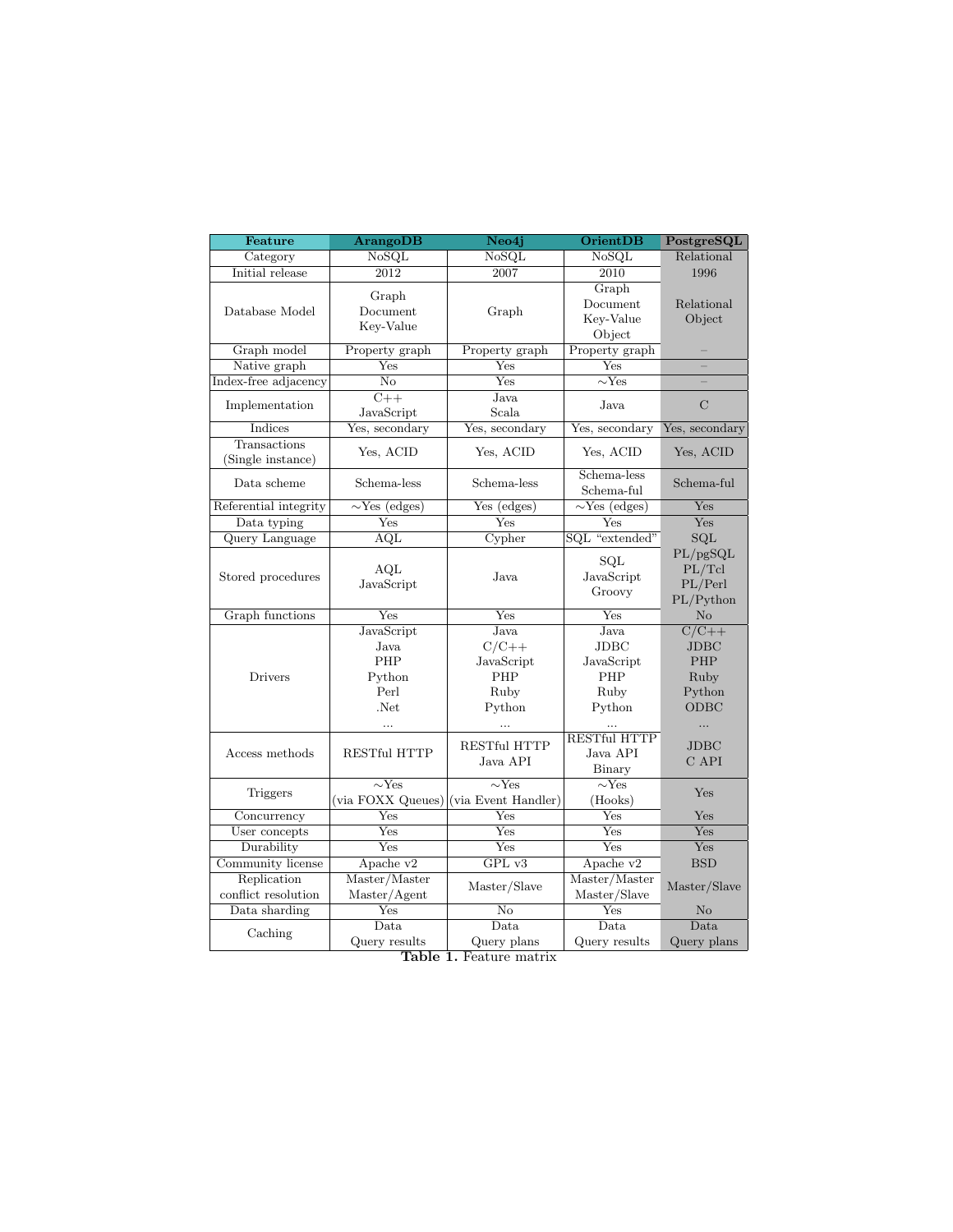

Fig. 1. ER schema of the simplified Italian Business Register.

OrientDB OrientDB, initially born as an object-oriented database, is now an open-source multi-model database management system, supporting alternative paradigms, namely objects, documents, key/value pairs, and graphs. It is developed in Java and multi-platform. It relies on its object-oriented nature to model graphs as node and edge elements together with their properties.

OrientDB comes with a sort of dialect of the SQL query language, which provides specific extension for graph traversal and pattern specification.

# 4 Experimental Setup

## 4.1 Use Case

InfoCamere<sup>12</sup> is the IT company of the Italian Chambers of Commerce. By developing up-to-date and innovative IT solutions and services, it connects the Chambers of Commerce and their databases through a network that is also accessible to the public via the Internet. Thanks to InfoCamere, businesses, Public Authorities, trade associations, professional bodies and simple citizens both in Italy and abroad can easily access updated and official information and economic data on all businesses registered and operating in Italy. The Italian Chambers of Commerce are public bodies entrusted to serve Italian businesses through over 300 branch offices located throughout the country. InfoCamere helps them in pursuing their goals in the interest of the business community, especially through the provision of the Italian Business Register and services over it.

 $\frac{12 \text{ https://www.inforcement.it/}}{}$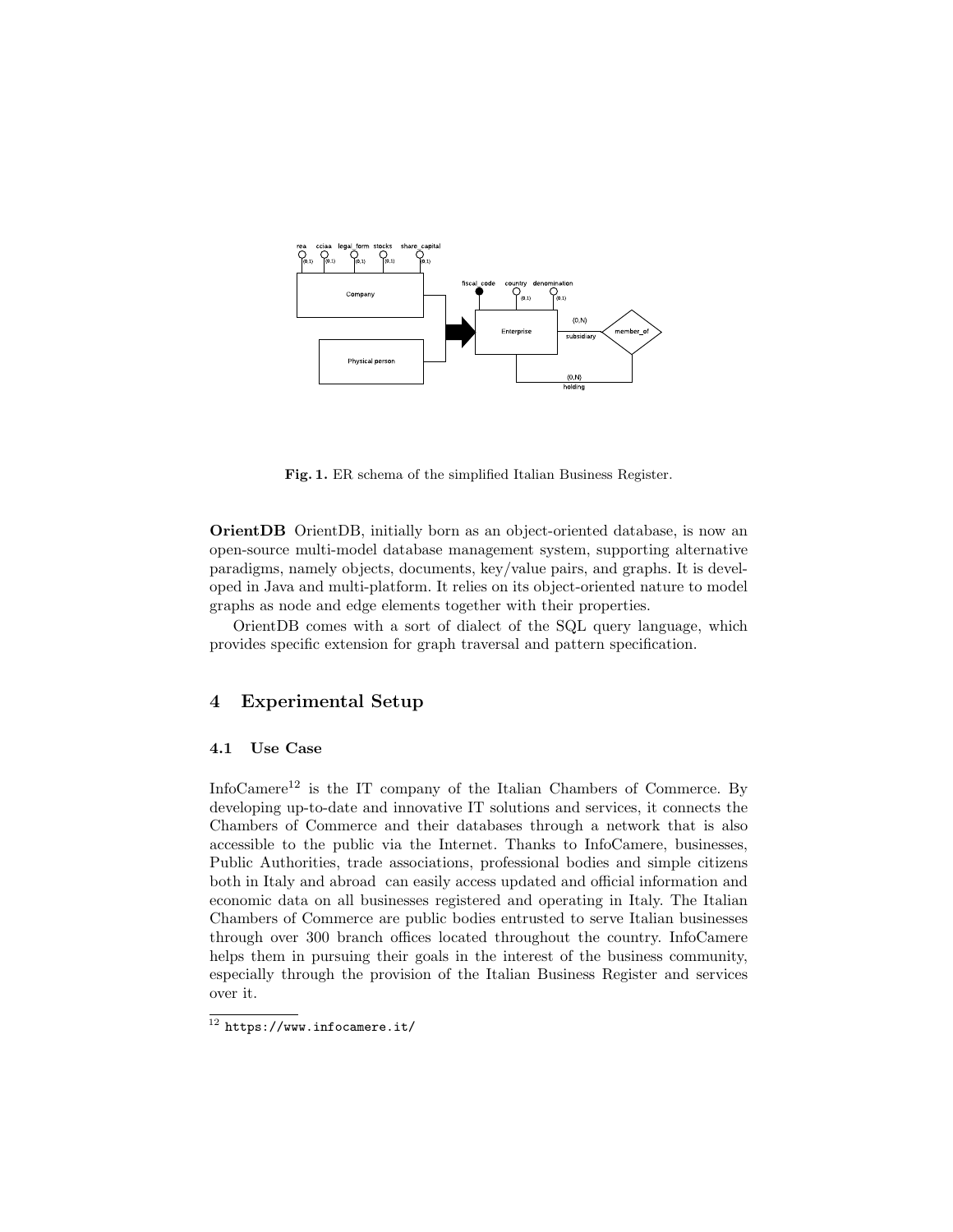We use a simplified version of the Italian Business Registers, whose Entity-Relationship (ER) schema is shown in Figure 1. There are two entities, namely companies and physical persons, whose attributes are:

- fiscal code: a unique identifier;
- rea: an identification code for linking to the REA register (Repertorio Economico Amministrativo);
- cciaa: the identifier of the Chamber of Commerce where the company is registered;
- type: either company or physical person;
- denomination: the business name for companies or the name for persons;
- country: the registration country for companies, e.g. foreign companies with branches in Italy or the birth country for persons;
- legal form: a code representing the legal nature of a company, e.g. sole proprietorship;
- share capital: the amount of company's share capital;
- stocks: the number of financial stocks.

The recursive relationship distinguishes between two roles: the subsidiary and the holding company.

The dataset is a snapshot of the Italian Business Register at October 2016, consisting of about 10.5 million companies and physical persons and about 5 million relationships among them.

### 4.2 Queries

According to the requirements for developing advanced services on the Italian Business Registry, there are two typologies of queries that need to be answered, e.g. for supporting antitrust, investigations, financial organizations, loans and so on:

- how is a company composed?
	- retrieve the companies which own equity shares of a given company, i.e. the holding companies;
	- retrieve the companies directly connected to a given company regardless of type of participation, i.e. both subsidiaries and holdings;
	- retrieve the list and level of all the direct and indirect subsidiaries of a given company, e.g. shell companies;

– how are companies linked?

- retrieve the list of the companies which are shared subsidiaries of two given companies;
- retrieve the list of the companies which are shared holdings of two given companies;
- get the shortest path between two given companies.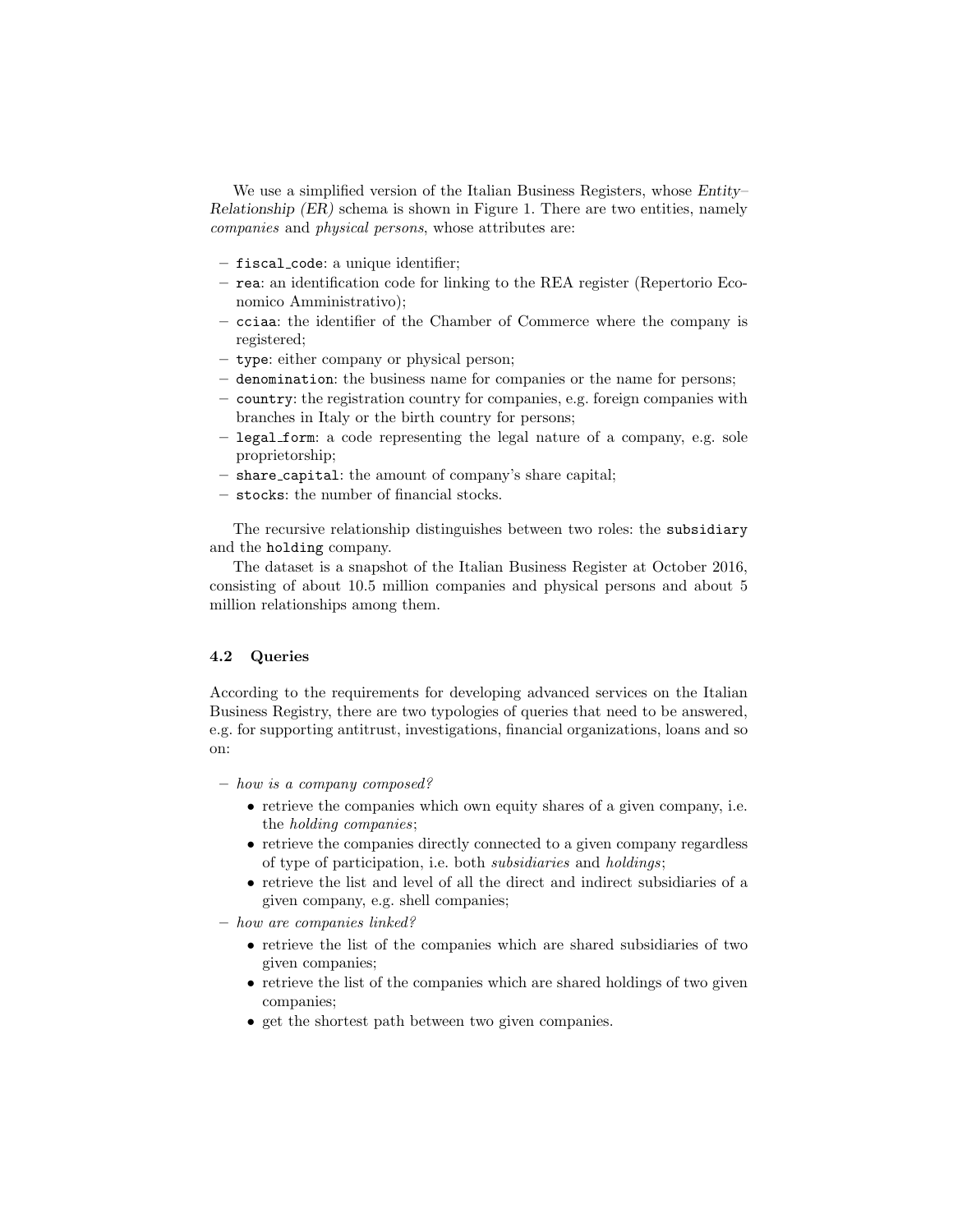Each query is performed on three types of workloads: small-weight (also referenced as Small), medium-weight (Medium), and large-weight (Large) workload for that query. For example, for the "Subsidiaries and holdings of a company" query, the light situation is given by a company that has few (units) subsidiaries and holdings; the medium case is given by a company with a good number (hundreds) of subsidiaries and holdings; the heavy case is given by a company that has a very large number (thousands) of subsidiaries and holdings.

We used the query language provided by each database to implement the queries: AQL for ArangoDB; Cypher or the Java API in the case of complex queries for Neo4j; its extended SQL for OrientDB; and SQL for PostgreSQL.

#### 4.3 Configuration

All tests have been done during an internship at InfoCamere. We set up a virtual instance of a RedHat Linux server with the following characteristics: AMD Opteron 6276, x86 64, dual-core, single-thread per core, 64bit, 2.3GHz; 6GB DRAM; 100GB HDD; Red Hat Enterprise Linux Server release 6.8 (Santiago); OpenJDK 1.8.0 101 64-Bit Server VM (Java version 8u101).

We used the following versions of the tested databases: ArangoDB 3.0.10; Neo4J 3.0.6; OrientDB 2.2.11; and, PostgreSQL 9.6.1.

We performed a cache warm-up; we repeated each query 20 times, reporting averaged values and confidence intervals; after each query, we re-started the database and warmed-up the cache again.

## 5 Evaluation

#### 5.1 How is a Company Composed?

In this section we report the performance of the queries corresponding to the use cases aimed at defining how a company is composed.

Holdings of a company Figure 2 shows, on the left, the typical subgraph for the holdings of a company and, on the right, the performance of the different systems in the three workloads, where we have 4 resulting nodes in the small case, 418 nodes in the medium case, and 6067 nodes in the large case.

From Figure 2.(b), it emerges that the best performing system is ArangoDB while the worst one is Neo4J; OrientDB and PostgreSQL are very similar and about one order of magnitude slower than ArangoDB. In terms of stability, i.e. low variance among query performance, PostgreSQL is the top performing system, closely followed by ArangoDB.

Subsidiaries and holdings of a company Figure 3 shows, on the left, the typical subgraph for the subsidiaries and holdings of a company and, on the right, the performance of the different systems in the three workloads, where we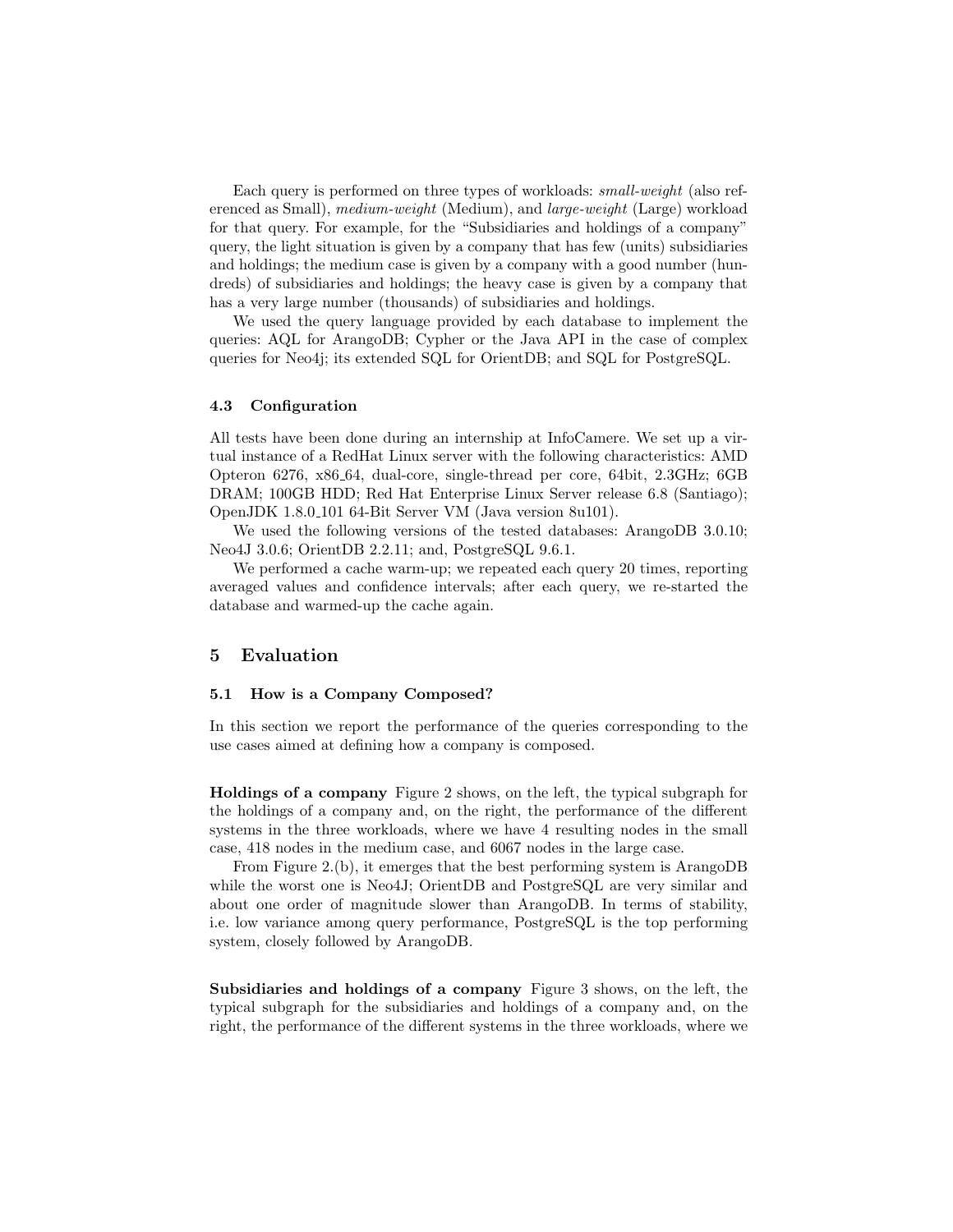

Fig. 2. Holdings of a company.



Fig. 3. Subsidiaries and holdings of a company.

have 5 resulting nodes in the small case, 120 nodes in the medium case, and 1815 nodes in the large case.

As before, ArangoDB is the top performing system while Neo4J is the worst one. However, PostgreSQL is very competitive and better than ArangoDB in the medium and large cases. OrientDB performs roughly an order of magnitude slower than ArangoDB. In terms of variance, both ArangoDB and PostgreSQL are quite stable while OrientDB and Neo4J exhibit quite less stability.

Direct and indirect subsidiaries of a company Figure 4 shows, on the left, the typical subgraph for the direct and indirect subsidiaries of a company and, on the right, the performance of the different systems in the three workloads, where we have 12 resulting nodes in the small case, 76 nodes in the medium case, and 14037 nodes in the large case. Note that a challenging aspect of this query is a kind of "global uniqueness", i.e. the need to avoid duplicate records and to traverse the same nodes more than once.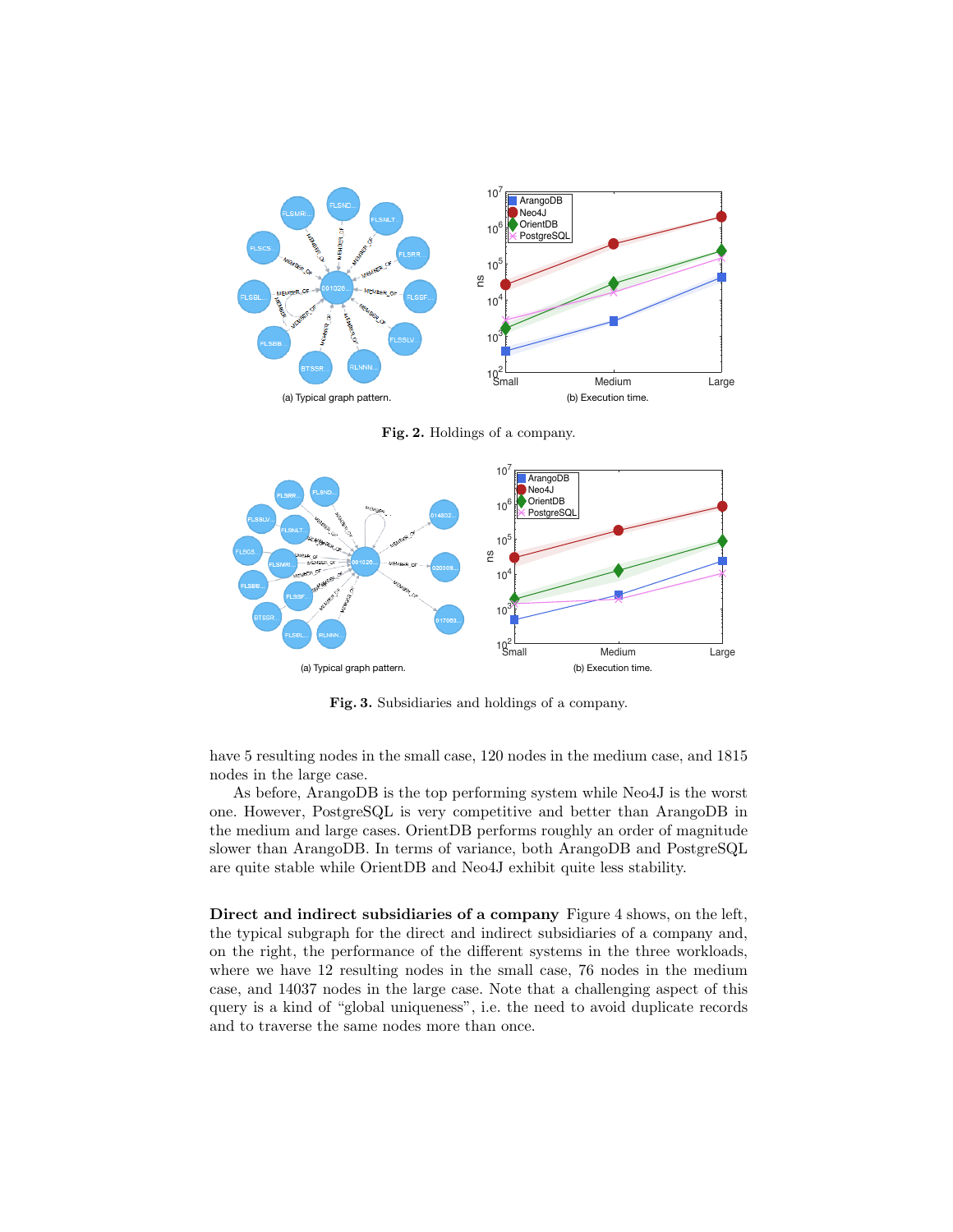

Fig. 4. Direct and indirect subsidiaries of a company.

We can observe that ArangoDB is still the top performing systems but the gap between systems is somehow smaller in this more complex case, being just about one order of magnitude for the small and medium cases. In these two cases, PostgreSQL is still very competitive with respect to graph databases while its performance greatly deteriorates in the large case, about three orders of magnitude slower. This is probably due to the way in which "global uniqueness" is imposed, i.e. only at a posteriori and not while traversing the graph. From the variance point of view, PostgreSQL is the most stable system closely followed by ArangoDB while, as in the previous cases, Neo4J and OrientDB are somehow less stable.

#### 5.2 How are Companies Linked?

In this section we report the performance of the queries corresponding to the use cases aimed at defining how companies are linked among them.

Companies which are shared subsidiaries of two companies Figure 5 shows, on the left, the typical subgraph for the shared subsidiaries of two companies and, on the right, the performance of the different systems in the three workloads, where we have 6 resulting nodes in the small case, 84 nodes in the medium case, and 8728 nodes in the large case.

ArangoDB is again the top performing systems and the gap between systems is somehow small, being just about one order of magnitude for the small and medium cases. In these two cases, PostgreSQL is still very competitive with respect to graph databases while its performance greatly deteriorates in the large case, about four orders of magnitude slower. As before, from the variance point of view, PostgreSQL is the most stable system closely followed by ArangoDB while Neo4J and OrientDB are somehow less stable.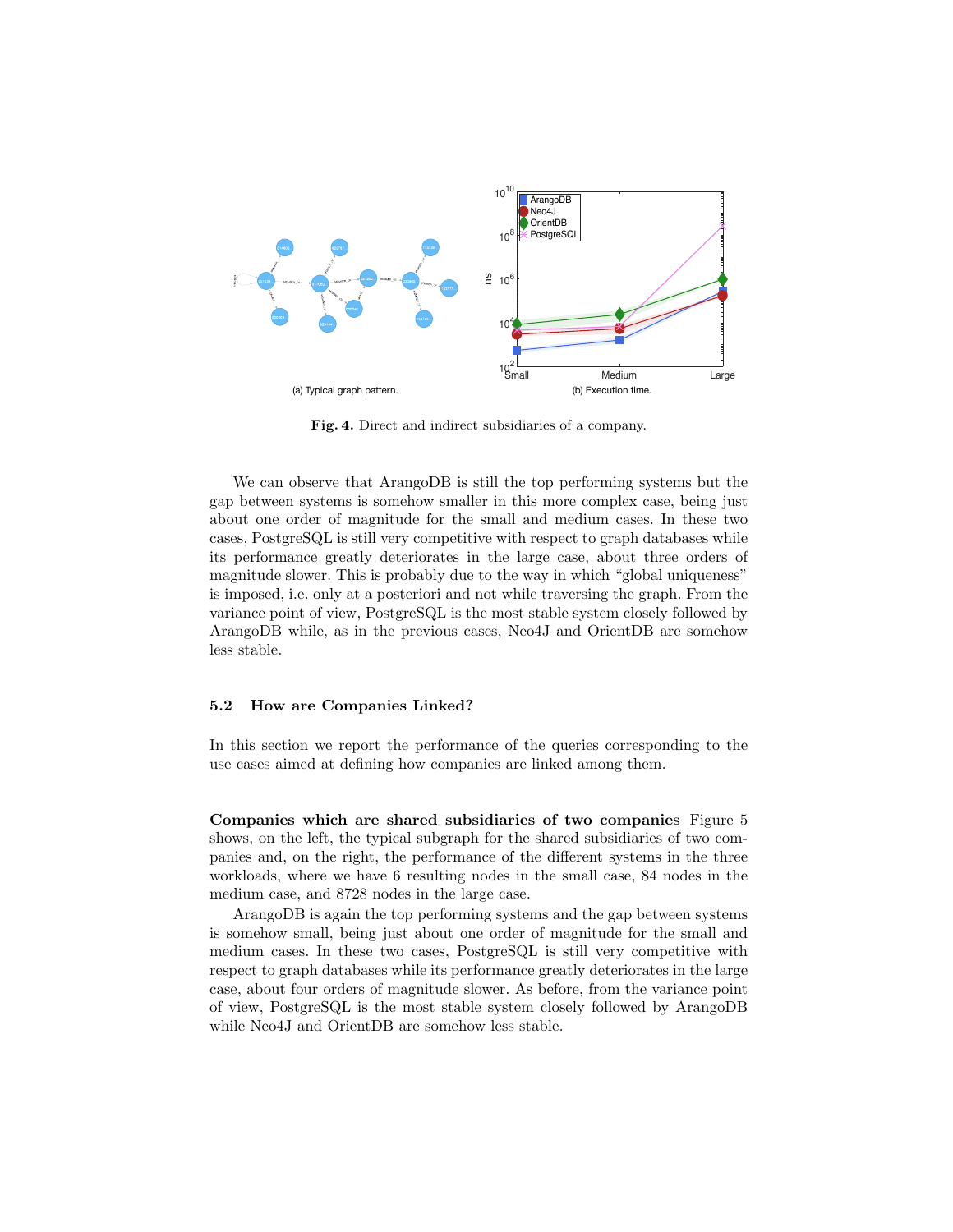

Fig. 5. Companies which are shared subsidiaries of two companies.



Fig. 6. Companies which are shared holdings of two companies. The typical graph pattern is the same as in Figure 5.(a) but with reversed edges.

Companies which are shared holdings of two companies Figure 6 shows, on the left, the typical subgraph for the shared holdings of two companies and, on the right, the performance of the different systems in the three workloads, where we have 26 resulting nodes in the small case, 140 nodes in the medium case, and 19548 nodes in the large case.

This query is basically the same as the previous one but just with reversed direction of the edges. With respect to the previous query case, we can observe that there is a swap between ArangoDB, the top performing system in the small and medium cases, and Neo4j in the large case, where Neo4J is the best system. Moreover, in the small and medium cases, the variance in performance is greatly increased for both Neo4J and OrientDB. PostgreSQL somehow performs as in the previous query case, even if it improves in the large case being just about one order of magnitude slower.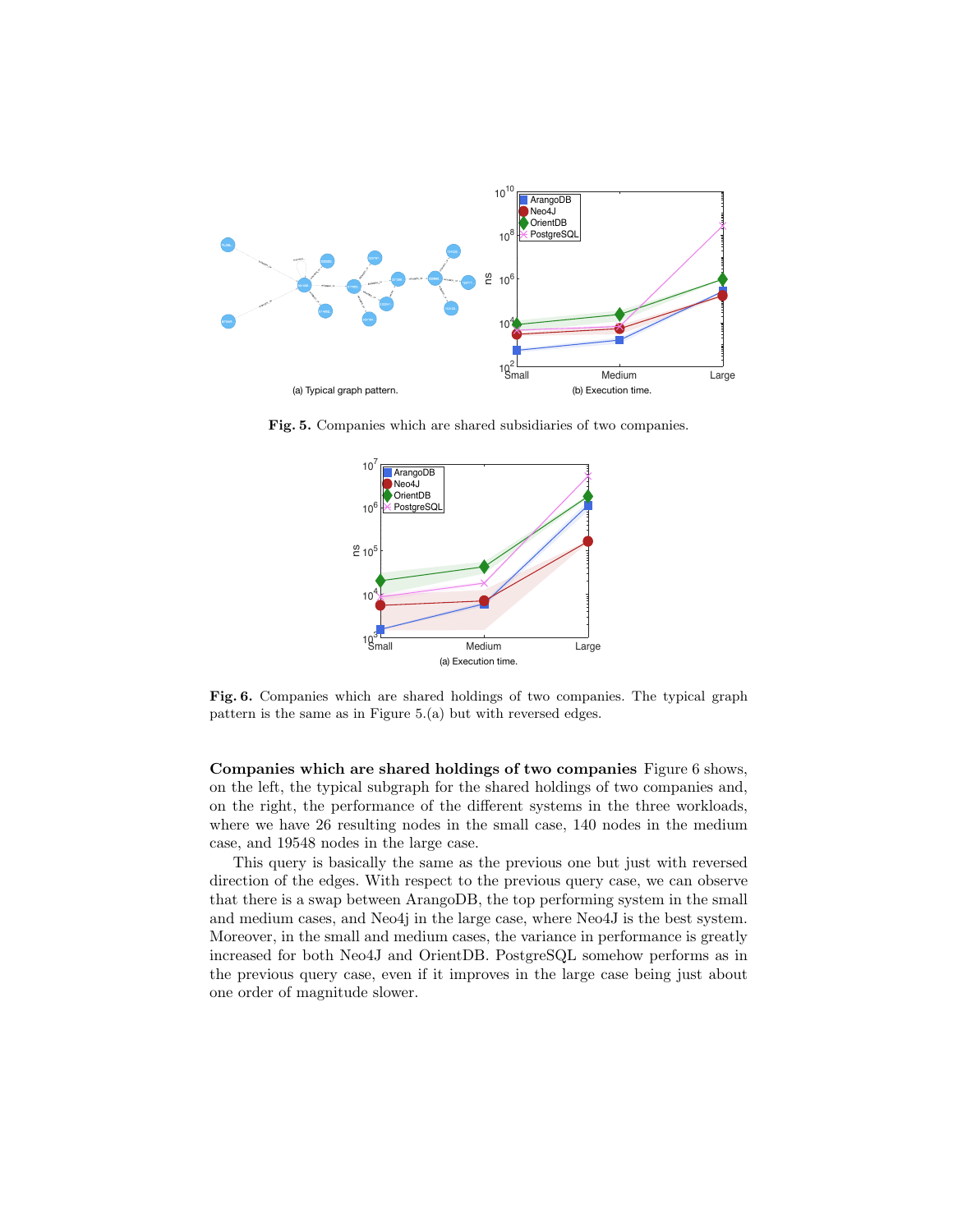

Fig. 7. Shortest path between two companies.

Shortest path between two companies Figure 7 shows, on the left, the typical subgraph for the shortest path between two companies and, on the right, the performance of the different systems in the three workloads, where we have a path made of 4 edges in the small case, 8 edges in the medium case, and 17 edges in the large case.

ArangoDB is again the top performing systems and the gap between systems is somehow small, being just about one order of magnitude for the small and medium cases. In these two cases, PostgreSQL is also very competitive with respect to graph databases while its performance greatly deteriorates in the large case, about three orders of magnitude slower. It is interesting to note that ArangoDB and Neo4J have very close performance in the large case and that the Neo4J performances are almost constant across the three cases. Finally, from the variance point of view, PostgreSQL is the most stable system closely followed by ArangoDB while Neo4J and OrientDB are somehow less stable.

#### 5.3 Overall Considerations

By looking at the charts, it emerges that ArangoDB generally performs better than all the others, especially for the small and medium cases. For the large case, Neo4j works on par with ArangoDB or even better in all the queries that requires somehow heavier graph processing.

Furthermore, Neo4j and OrientDB have often quite close performance, especially for small and medium cases; for the large case, instead, there is no clear winner.

Overall, PostgreSQL typically performs well and it is competitive in the small and medium cases or when light graph processing is required, i.e. when just directly connected nodes are involved. On the other hand, it takes more time than the others when it has to process bigger amounts of data and/or more complex graph structures.